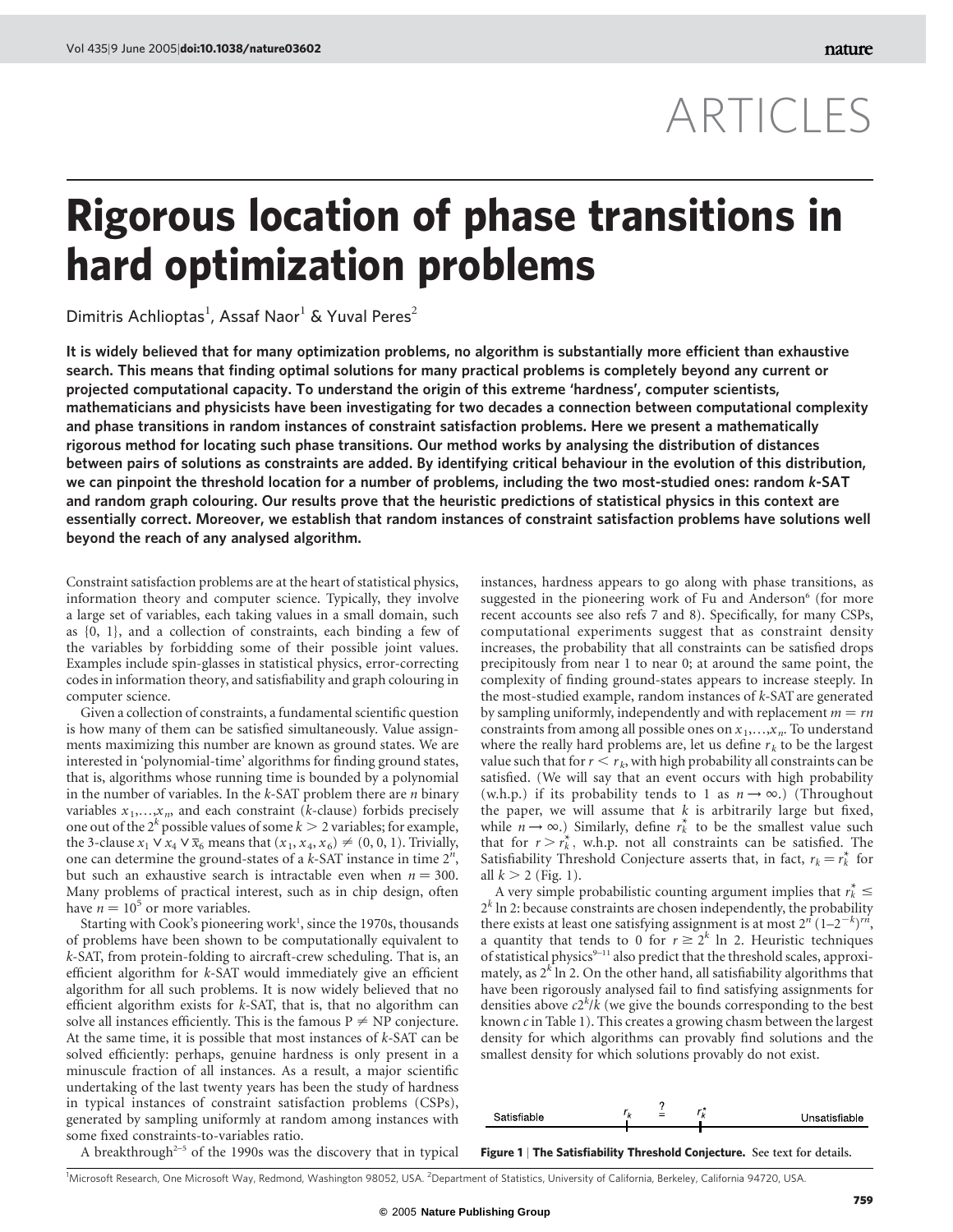#### Table 1 | Upper and lower bounds for the satisfiability threshold

|                                   |      |       |       |       |        | 20      | <u>.</u> |
|-----------------------------------|------|-------|-------|-------|--------|---------|----------|
| Upper bound for $\vec{r_k}$       | 4.5  | 10.23 | 21.33 | 87.88 | 708.94 | 726.817 | ,453,635 |
| Our lower bound for $r_k$         | 2.68 | 7.91  | 18.79 | 84.82 | 704.94 | 726,809 | ,453,626 |
| Algorithmic lower bound for $r_k$ | 3.52 | 5.54  | 9.63  | 33.23 | 172.65 | 95,263  | 181,453  |

The first row gives rigorous<sup>21,22</sup> upper bounds for the location of the satisfiability threshold. The third row gives the largest densities for which some algorithm has been proved to find<br>solutions<sup>23,24</sup>. The second li lower bound converges to  $2^k \ln 2 - \frac{k+1}{2} \ln 2 - 1$  as k grows.

Here we resolve this tension by proving that solutions exist much beyond the reach of all analysed algorithms. The key new element of our approach is its focus on how the structure of the space of solutions evolves as density is increased. As a result, we simultaneously get rigorous results on the location of thresholds and insights into why algorithms have such a hard time approaching them. We present the following three concrete results as an illustration of our method.

## Statement of results

 $\bullet$  We prove that for all  $k \geq 3$ , the satisfiability threshold lies in the interval  $(2^k \ln 2 - k, 2^k \ln 2)$ , thus pinpointing its location up to an exponentially small second-order term. Heuristic techniques of statistical physics predict<sup>12</sup> explicit values for the satisfiability threshold for each  $k \ge 3$  that scales as  $2^k \ln 2 - b_k$ , where  $b_k \rightarrow (1 + b_k)$  $log 2)/2$  (we discuss this point further in the 'Discussion' section). (See Fig. 1.)

• We rigorously determine the asymptotic threshold location for the optimization version of k-SAT, known as 'Max k-SAT', with exponential accuracy. Notably, for this (harder) positivetemperature problem there were no heuristic predictions using the techniques from statistical physics. (See Fig. 2.)



Figure 2 | Our results for random Max k-SAT. Upper and lower bounds for the critical density at which a typical  $k$ -SAT instance stops having a truth assignment that satisfies  $1 - q2^{-k}$  fraction of its clauses, as a function of  $q \in [0, 1).$  The points where the graphs intersect the vertical axis correspond to the bounds for the satisfiability threshold  $(q = 0)$ . The red graph corresponds to the rigorous upper bound  $T_k(q) = \frac{2k \ln 2}{1 - q + q \ln q}$ . The blue graph corresponds to the largest density for which any algorithm has been proved<sup>25</sup> to find assignments satisfying a  $1 - q2^{-k}$  fraction of all clauses. Note that this graph is of the order of  $T_k(q)/k$ , thus rapidly diverging from the red graph with k. In contrast, our lower bound in the green graph converges exponentially fast to the red graph. Specifically, it is of the order of  $T_k(q)(1 - \delta_k)$ , where  $\delta_k = O(k2^{-k/2})$ .

 $\bullet$  Given a network (graph) G, its chromatic number is the smallest number of colours with which its nodes can be coloured so that adjacent nodes receive different colours. A famous example of graph colouring is the four-colour theorem<sup>13</sup>, which states that any planar network (or 'map') has chromatic number at most four. Indeed, in our example below (Fig. 3), three colours suffice. For general, nonplanar networks, though, the chromatic number can range anywhere from one to the largest degree plus one.

We prove that this variability is due to a tiny minority of networks. Specifically, we prove that if we pick a graph uniformly at random among all graphs with average degree d, then with probability that tends to 1 as *n* tends to infinity, its chromatic number is either  $k_d$  or  $k_d + 1$ , where  $k_d$  is the smallest integer k such that  $d \leq 2k \ln k$ . Thus, fixing the average degree and restricting attention to typical networks can replace planarity in yielding a chromatic number which is essentially known a priori. (See Fig. 3.)

## Our method

To resolve whether the failure of algorithms was due to a genuine lack of solutions, as opposed to the difficulty of finding them, we use a method that ignores individual solutions and captures, instead, statistical properties of the entire solution-space. This statistical point of view allows us to avoid the pitfall of computational complexity; we can prove that solutions exist in random instances, without the need to identify a solution for each instance (as algorithms do).

Indeed, if random formulas are genuinely hard near the threshold, then focusing on the existence of solutions rather than their efficient discovery is essential: one cannot expect algorithms to provide accurate results on the threshold's location; they simply cannot get there!

Our approach can be characterized as a 'second moment' method, as it starts from the following basic fact: every non-negative random variable X satisfies  $Pr[X > 0] \geq \mathbb{E}[X]^2 / \mathbb{E}[X^2]$ . We prove the existence of solutions by applying this inequality to a random variable X that captures an appropriate weighting of the solutions in a CSP. As we will see shortly, such a weighting can be necessary. For example, in random  $k$ -SAT, if we simply let  $X$  be the number of satisfying assignments, then the ratio  $\mathbb{E}[X]^2 / \mathbb{E}[X^2]$  is exponentially small in n. An important first step in mitigating this problem was made in ref. 14, where the inequality  $r_k \ge 2^{k-1}$  ln 2  $-$  O(1) was established, by assigning non-zero weight only to those satisfying assignments whose complement is also satisfying.



Figure 3 | A planar map and its representation as a network, both properly coloured.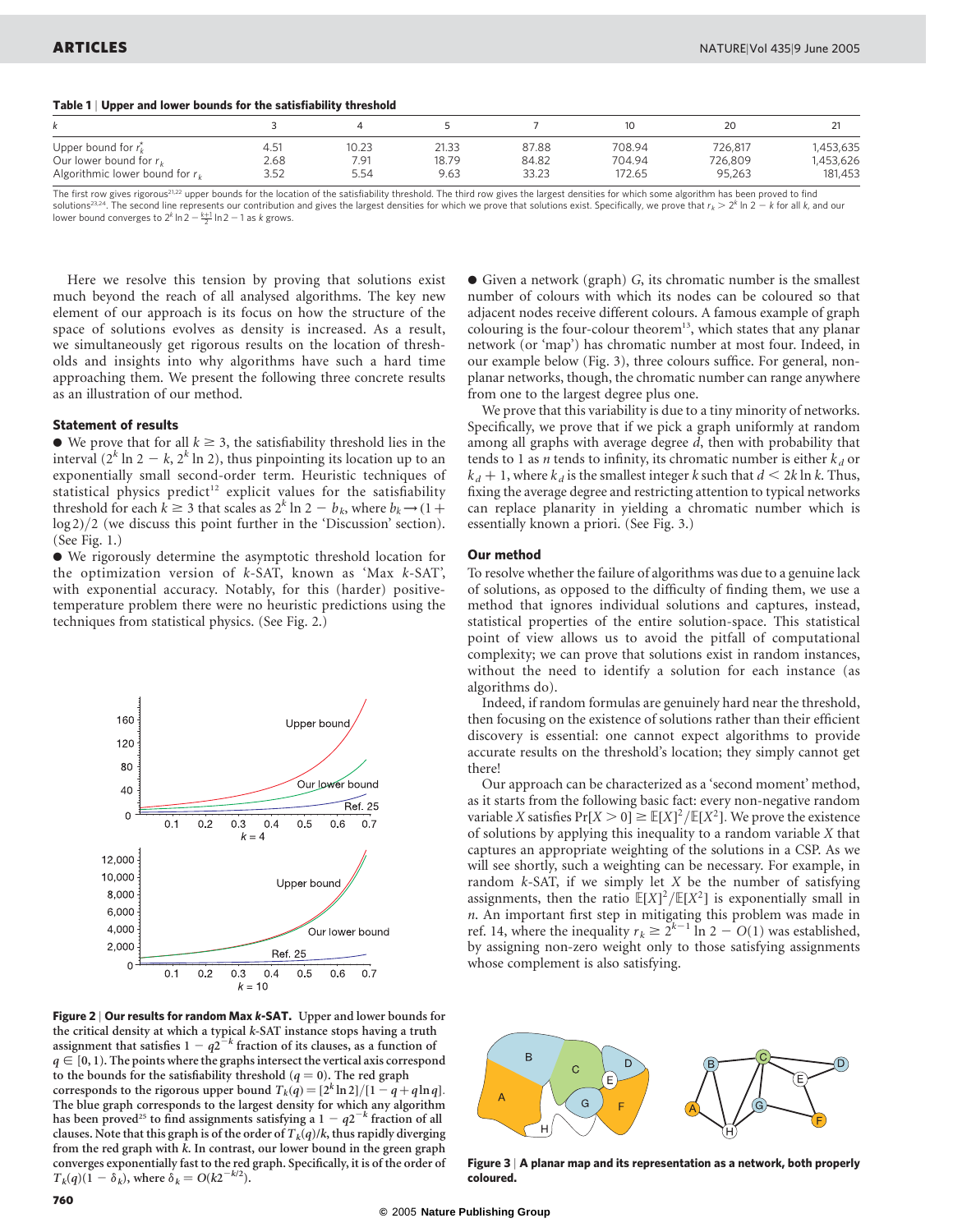The key to our approach is a systematic search for weights that asymptotically maximize the ratio  $\mathbb{E}[X]^2 / \mathbb{E}[X^2]$  in the class of tractable weights for which this ratio can be computed. Notably, in choosing these weights we are free to use as hints non-rigorous ideas and insights from physics, without compromising the rigour of the final result. Indeed, while physicists, mathematicians and computer scientists have been investigating the same constraint-satisfaction problems for some time now, this was mostly done using disjoint tool chests. Our approach, on the other hand, can be used in conjunction with the physics heuristics to gain further insight into the geometry of solution spaces; indeed this interaction is already taking place.

The vanilla second moment method fails on random *k*-SAT. Given any k-SAT instance F on *n* variables, let  $X = X(F)$  be its number of satisfying assignments. By computing  $\mathbb{E}[X^2]$  and  $\mathbb{E}[X]^2$  for random formulas with a given density r, denoted as  $F_k(n, rn)$ , one can hope to get a lower bound on the probability that  $X > 0$ , that is, that  $F_k(n, rn)$ is satisfiable. Unfortunately, as we show below, this direct application fails dramatically because  $\mathbb{E}[X^2]$  is exponentially (in *n*) greater than  $\mathbb{E}[X]^2$  for every density  $r > 0$ . Nevertheless, this estimation is useful because it points to the source of the problem and lays the foundation for our later successful choice of X.

For a k-CNF formula with independent clauses  $c_1, c_2,...,c_m$  it is straightforward to show that:

$$
\mathbb{E}[X^2] = 2^n \sum_{z=0}^n \binom{n}{z} f_S(z/n)^m \tag{1}
$$

where  $f_S(\alpha) = 1 - 2^{1-k} + 2^{-k} \alpha^k$  is the probability that two fixed truth assignments that agree on  $z = \alpha n$  variables both satisfy a randomly drawn clause. Observe that  $f$  is an increasing function of  $\alpha$  and that  $f_S(1/2) = (1 - 2^{-k})^2$ , which means that truth assignments having overlap  $n/2$  are uncorrelated.

Letting  $\Lambda_S(\alpha) = \left[2f_S(\alpha)^r\right] / \left[\alpha^{\alpha}(1-\alpha)^{1-\alpha}\right]$  we see that  $\mathbb{E}[X]^2 =$  $(2^n(1-2^{-k})^m)^2 = (4f_S(1/2)^r)^n = \Lambda_S(1/2)^n$ . Because  $\binom{n}{\alpha n} = (\alpha^{\alpha}(1-1)^n)$  $(\alpha)^{1-\alpha}$ <sup>-n</sup> × poly $(n)$  we see from equation (1) that  $\mathbb{E}[X^2] \ge$  $(\max_{0 \leq \alpha \leq 1} A_S(\alpha))^n \times \text{poly}(n)$ . Therefore, if there exists some  $\alpha \neq 1/2$ such that  $\Lambda_S(\alpha) > \Lambda_S(1/2)$ , then the second moment is exponentially greater than the square of the expectation and we get only an exponentially small lower bound for  $Pr[X > 0]$ . Put differently, unless the dominant contribution to  $E[X^2]$  comes from uncorrelated pairs of satisfying assignments, that is, pairs with overlap  $n/2$ , the second moment method fails. Unfortunately, for all  $r > 0$ , we have  $\Lambda'_{S}(1/2) \neq 0$ . This is because the entropic factor  $\varepsilon(\alpha) =$  $1/(\alpha^{\alpha}(1-\alpha)^{1-\alpha})$  is symmetric around  $\alpha = 1/2$ , while  $f_s$  is increasing in (0, 1). As a result, the derivative of  $\Lambda_S$  becomes 0 only when the correlation benefit balances with the penalty of decreasing entropy at some  $\alpha > 1/2$ . We demonstrated this, for  $k = 5$ , in Fig. 4.

In general, given a real number  $\alpha \in [0, 1]$ , we would like to know the number of pairs of satisfying truth assignments that agree on  $z = \alpha n$  variables in a random formula. Each term in the sum in equation (1) gives us the expected number of such pairs. Although this expectation overemphasizes formulas with more satisfying assignments, it gives valuable information on the distribution of distances among truth assignments in a random formula. For example, if for some values of  $z$  (and  $k$ ,  $r$ ) this expectation tends to 0 with  $n$ , we can infer that w.h.p. there are no pairs of truth assignments that agree on z variables in a random k-CNF formula with density r.

Balance and the weighted second moment method. An attractive feature of the second moment method is that we are free to apply it to any random variable  $X = X(F)$  such that  $X > 0$  implies F is satisfiable. Sums of the form  $X = \sum_{\sigma} w(\sigma, F)$  clearly have this property as long as  $w(\sigma, F) = 0$  when  $\sigma$  is not a satisfying assignment. Such weighting schemes can be viewed as transforms of the original problem and can be particularly effective in exploiting insights into the source of correlations.

With this in mind, let us consider random variables of the form  $X = \sum_{\sigma} \prod_{c} w(\sigma, c)$ , where w is some arbitrary function. (Eventually, we will require that  $w(\sigma, c) = 0$  if  $\sigma$  falsifies c.) Similarly to equation (1), it is rather straightforward to prove that  $\mathbb{E}[X^2] =$  $2^{n}\Sigma_{z=0}^{n^{*}}{n \choose z}f_{w}(z/n)^{m}$ , where  $f_{w}(z/n)=\mathbb{E}[w(\sigma, c)w(\tau, c)]$  is the correlation between two truth assignments  $\sigma$  and  $\tau$  that agree on z variables, with respect to a single random clause c. It is also not hard to see that  $f_w(1/2) = \mathbb{E}[w(\sigma, c)]^2$ , that is, truth assignments at distance  $n/2$  are uncorrelated for any function w. Thus, arguing as in the previous section, we see that  $\mathbb{E}[X^2]$  is exponentially greater than  $\mathbb{E}[X]^2$  unless  $f'_{w}(1/2) = 0$ .

At this point we observe that because we are interested in random formulas where literals are drawn uniformly, it suffices to consider functions  $w$  such that: for every truth assignment  $\sigma$  and every clause  $c = \ell_1 \vee \cdots \vee \ell_k$ ,  $w(\sigma, c) = w(\mathbf{v})$ , where  $v_i = +1$  if  $\ell_i$  is satisfied under  $\sigma$  and  $v_i = -1$  if  $\ell_i$  is not satisfied under  $\sigma$ . (So, we will require that  $w(-1,..., -1) = 0$ .) Letting  $A = \{-1, +1\}^k$  and differentiating  $f_w$  yields the geometric condition:

$$
f'_{w}(1/2) = 0 \Leftrightarrow \sum_{\mathbf{v} \in A} w(\mathbf{v})\mathbf{v} = 0
$$
 (2)

The condition in the right-hand side (r.h.s.) of equation (2) asserts that the vectors in A, when scaled by  $w(\mathbf{v})$ , must cancel. This gives us another perspective on the failure of the vanilla second moment method: when  $w = w<sub>S</sub>$  is the indicator variable for satisfiability, the condition in the r.h.s. of equation (2) does not hold because the



Figure 4 | Plots of entropy, correlation, and their product for the vanilla **second moment method.** The function  $f_s$  is plotted for  $k = 5$ . The function  $\Lambda$ <sub>S</sub> is plotted for  $k = 5$  with different values of r. Specifically,  $r = 14$ , 16, 20 from top to bottom. The vertical line at  $\alpha = 1/2$  highlights that  $\Lambda_S$  is maximized for  $\alpha > 1/2$ .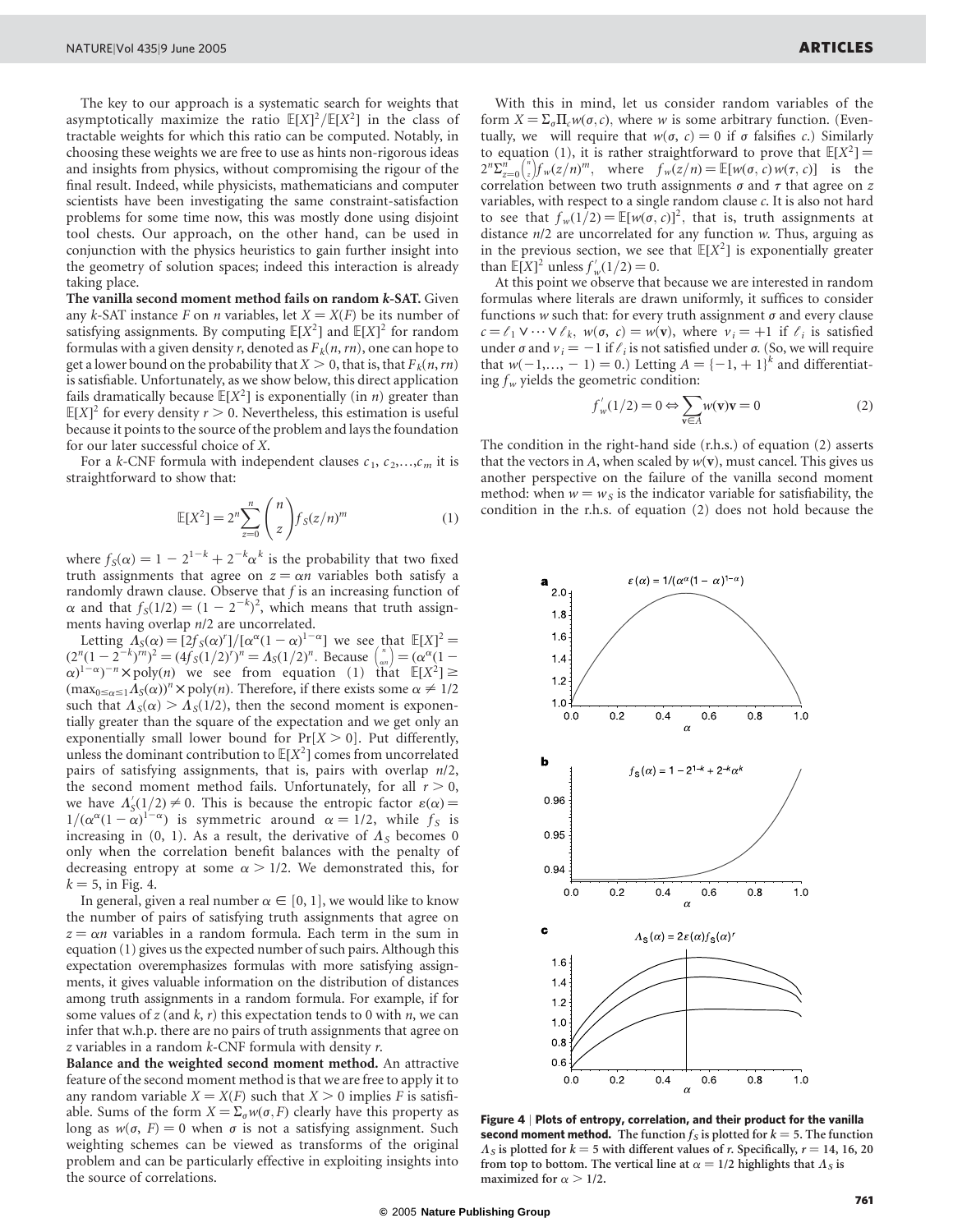vector  $(-1, -1, \ldots, -1)$  has weight 0, while all other  $v \in A$  have weight 1.

Note that the r.h.s. of equation (2) implies that in a successful weighting each coordinate must have mean 0: each literal must be equally likely to be  $+1$  or  $-1$  when we pick truth assignments with probability proportional to their weight under w. We will call truth assignments with km/2 satisfied literal occurrences 'balanced'.

To make the second moment method work we would like to choose a function  $w$  that is 'as close as possible' to  $w_S$  while being balanced, that is, satisfy equation (2). For  $\mathbf{v} \in A$ , let  $|\mathbf{v}|$  denote its number of  $+1$  values. Maximizing the relative entropy of w with respect to  $w<sub>S</sub>$  subject to equation (2) yields:

$$
w(\mathbf{v}) = \begin{cases} 0 & \text{if } \mathbf{v} = (-1, ..., -1) \\ \lambda^{|\mathbf{v}|} & \text{otherwise} \end{cases}
$$
 (3)

where  $\lambda$  satisfies  $(1 + \lambda)^{k-1} = 1/(1 - \lambda)$ . In Fig. 5 we plot the functions  $f_w$  and  $\Lambda_w$  corresponding to the w in equation (3) for the same choice of k, r as in Fig. 4. For  $k \ge 3$ , we prove<sup>15</sup> that  $\Lambda_w$  is maximized at  $\alpha = 1/2$  as long as  $r \le 2^k \ln 2 - (k+1) \frac{\ln 2}{2} - 1 - \beta_k$ , where  $\beta_k \to 0$ . This implies that for such  $r, \mathbb{E}[X^2] < C \cdot \mathbb{E}[X]^2$ , where  $C = C(k) > 0$  is independent of *n*. By the second moment method this implies  $Pr[X > 0] \ge 1/C$  and by a result of Friedgut<sup>16</sup>, it follows that  $r_k \ge r$ .

To gain additional insight into balanced assignments it helps to think of  $F_k(n, m)$  as generated in two steps: first choosing the km literal occurrences randomly, and then partitioning them into clauses. Already, at the end of the first step, truth assignments that satisfy many literal occurrences have significantly greater conditional probability of being satisfying. But such assignments are highly correlated because in order to satisfy many literal occurrences they tend to agree with the majority truth assignment, and thus each other, on more than half the variables. Our choice of  $\lambda$  penalizes satisfying assignments that satisfy more than half of all literal occurrences in the formula: that is, more than a random assignment. In other words, our random variable X curbs the tendency of satisfying assignments to lean towards the majority vote assignment. The fact that  $\Lambda_w$  is maximized at  $\alpha = 1/2$  for densities almost all the



Figure 5 | Plots of the correlation function and its product with entropy for the weighted second moment method, when the weighing is given by **equation (3).** The function  $f_w$  is plotted for  $k = 5$ . The function  $\Lambda_w$  is plotted for  $k = 5$  with the same values of r as in Fig. 2, namely,  $r = 14$ , 16, 20 from top to bottom. The vertical line at  $\alpha = 1/2$  shows that  $\Lambda_w$  is maximized at  $\alpha = 1/2$  for  $r = 14$  and  $r = 16$ , but at some  $\alpha > 1/2$  for  $r = 20$ .

way to the random k-SAT threshold, means that for all such densities the expected number of pairs of balanced assignments at distance n/2 is exponentially greater than the expected number of pairs of balanced assignments at any other distance.

## Random Max k-SAT

Say that a  $k$ -SAT instance with  $m$  clauses is 'p-satisfiable', where  $p \in [0, 1]$ , if there exists an assignment satisfying at least  $(1 - 2^{-k} + p2^{-k})m$  clauses (observe that every k-CNF formula is 0-satisfiable since a random truth assignment satisfies  $(1 - 2^{-k})m$ clauses in expectation). We define  $r_k(p)$  to be the largest value such that for  $r < r_k(p)$ , w.h.p. a random formula  $F_k(n, rn)$  is p-satisfiable. Similarly, we define  $r_k^*(p)$  to be the smallest value such that for  $r > r_k^*(p)$ , w.h.p. a random formula  $F_k(n, rn)$  is not psatisfiable. So, in these terms, the Satisfiability Threshold Conjecture amounts to  $r_k(1) = r_k^*(1)$ .

As we saw earlier for the case  $p = 1$ , that is, for satisfiability, a major factor in the excessive correlations behind the failure of the vanilla second moment method is that satisfying truth assignments tend to lean toward the majority vote truth assignment. To avoid this pitfall, again, we consider balanced truth assignments, this time *p*-satisfying ones. Specifically, for  $\sigma \in \{0, 1\}^n$  we let:

(1)  $H = H(\sigma, F)$  be the number of satisfied literal occurrences in F under  $\sigma$ , minus the number of unsatisfied literal occurrences in  $F$ under  $\sigma$ , and

(2)  $U = U(\sigma, F)$  be the number of unsatisfied clauses in F under  $\sigma$ , minus  $m(1 - p)/2^k$ .

To focus on the desired truth assignments we fix  $\beta > 0$  and  $0 < \gamma < 1$  and define  $X(\beta, \gamma)$  as:

$$
X(\beta, \gamma) = \sum_{\sigma} \gamma^{H(\sigma, F)} e^{-\beta U(\sigma, F)}
$$
(4)

Because  $\beta > 0$  and  $0 < \gamma < 1$  we see that the truth assignments  $\sigma$  for which  $H(\sigma, F) > 0$  or  $U(\sigma, F) > 0$  are suppressed exponentially, while the rest are rewarded exponentially. In statistical physics terms,  $\beta$  can be interpreted as an inverse temperature, where perfect satisfiability, analysed in the previous section, corresponds to 0 temperature, that is,  $\beta \rightarrow \infty$ .

By applying the second moment method to  $X$  we pinpoint<sup>17</sup> the values of  $r_k(p)$  and  $r_k^*(p)$  with relative error that tends to zero exponentially fast in k. Specifically, for every  $p \in (0, 1)$  let:

$$
T_k(p) = \frac{2^k \ln 2}{p + (1 - p) \ln(1 - p)}
$$

and define  $T_k(1) = 2^k \ln 2$  so that  $T_k(\cdot)$  is continuous on  $(0, 1]$ .

#### Theorem 1

There exists a sequence  $\delta_k = O(k2^{-k/2})$ , such that for all  $k \ge 2$  and  $p \in (0, 1]$ :

$$
(1 - \delta_k)T_k(p) < r_k(p) \le r_k^*(p) < T_k(p)
$$

#### Random graph colouring

To generate a typical network with  $n$  nodes and average degree  $d$ , we start with  $n$  isolated nodes and join each pair of them with probability  $p = d/(n - 1)$ , independently of all others. This is known as the Erdös–Rényi  $G(n, p)$  model of random graphs. We prove:

## Theorem 2

For any real number  $d > 0$ , let  $k_d$  be the smallest integer k such that  $d < 2k$  ln k. With high probability the chromatic number of a random  $G(n, p)$  graph with average degree d is either  $k_d$  or  $k_d + 1$ .

To prove Theorem 2 we start with  $n$  isolated nodes and repeat  $m$ times: pick two nodes uniformly, independently, with replacement, and join them. We claim that for every  $d > 0$ , if  $m = dn/2$ , then w.h.p. the chromatic number of the resulting (multi)graph G is either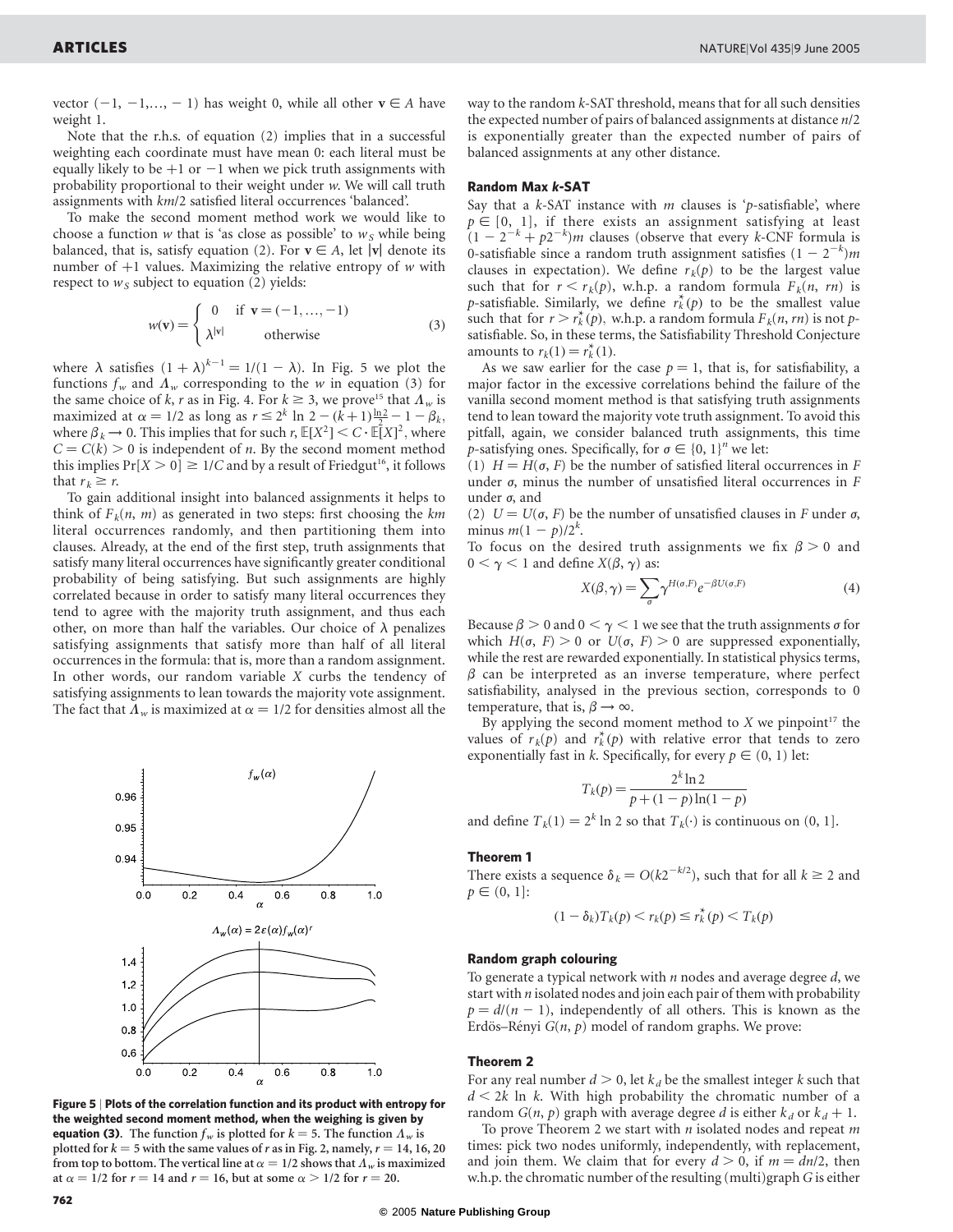$k_d$  or  $k_d + 1$ . By standard results of random graph theory<sup>18</sup>, this implies Theorem 2. To prove our claim we first observe that the probability that G is k-colourable is at most  $k^n(1 - 1/k)^{dn/2}$ , which tends to 0 for  $d > 2k \ln k$ . Our main contribution is to prove that for slightly smaller d, namely  $d < 2(k - 1) \ln(k - 1)$ , w.h.p. G is k-colourable. To do that we proceed as follows.

Let  $X = X(G)$  be the number of balanced k-colourings of G, that is, k-colourings in which all colour classes have equal size. We apply the second moment method to X. To compute  $\mathbb{E}[X^2]$  we consider all pairs  $\sigma$ ,  $\tau$  of candidate solutions (all pairs of balanced k-partitions of the *n* vertices) and for each such pair determine the probability that both k-partitions will assign distinct colours to the endpoints of a randomly drawn edge. If  $a_{ij}$ n is the number of vertices having colour i in  $\sigma$  and colour j in  $\tau$  it is not hard to see that this probability is:

$$
1 - \frac{2}{k} + \sum_{i,j} a_{ij}^2 \tag{5}
$$

Equation (5) highlights the main difficulty we need to overcome in this context: whereas in satisfiability problems the overlap parameter for a pair of solutions was a single integer (their Hamming distance), now it is a  $k \times k$  matrix. As a result, to determine  $\mathbb{E}[X^2]$  we need to resolve an entropy–energy tradeoff over doubly stochastic matrices, a problem of major analytic difficulty.

More precisely, we show that  $\mathbb{E}[X^2]$  is dominated by the contribution of the pairs of k-partitions whose overlap matrix A maximizes the function:

$$
g_d(A) = -\sum_{i,j} a_{ij} \log a_{ij} + \frac{d}{2} \cdot \log \left( 1 - \frac{2}{k} + \sum_{i,j} a_{ij}^2 \right)
$$

The first term in  $g_d$  measures the number of pairs of k-partitions that have A as their overlap matrix, while the second term measures the probability that such pairs will be valid k-colourings in a random graph with average degree d. When  $a_{ij} = 1/k^2$  for all i, j, corresponding to uncorrelated partitions, the first term is maximized while the second is minimized. At the other extreme, when each row and column has precisely one element equal to 1/k, corresponding to perfectly correlated partitions, the first term is minimized while the second term is maximized. If we interpret A as spreading a fixed amount of mass over  $k^2$  cells, we see that there are two 'forces' that determine its shape: entropy, favouring flatness, and energy, favouring the formation of peaks.

To resolve this entropy–energy tradeoff we develop general optimization tools that we expect to be of much broader applicability. In particular, we prove that as  $d$  is increased the maximizer switches instantaneously from the perfectly flat matrix  $J_k$  to a matrix in which more than half the mass is captured by only k entries. At that point the dominant contribution to  $\mathbb{E}[X^2]$  stops corresponding to uncorrelated k-colourings and the second moment fails. Our result follows by proving<sup>19</sup> that the switch in the locus of the maximizer occurs for some  $d > 2(k - 1) \ln(k - 1)$ .

## **Discussion**

Our work implies that the physics predictions for certain key combinatorial optimization and decision problems can be rigorously justified. Indeed, recently, non-rigorous techniques of statistical physics were used to derive<sup>11</sup> predictions for the location of the threshold for random *k*-SAT for every fixed  $k \geq 3$ ; for example, for  $k = 3, 4, 5$  the predicted values are 4.267, 9.931 and 21.117, respectively. These predictions are compatible with the rigorous bounds and indeed, match the rigorous upper bound as  $k \to \infty$ . Similarly, for the graph colouring problem it was predicted in ref. 20 that the k-colourability transition occurs at  $d = 2k \log k - 1 + o(1)$ , which fits neatly between the rigorous upper and lower bounds we state in the 'Random graph colouring' section.

The gap between our lower bound for the location of the

k-SAT threshold and the best-known algorithmic lower bound  $r_k = \Omega(2^k/k)$ , seems to us the most significant remaining problem. Indeed, the physics ideas mentioned above have motivated a new satisfiability algorithm<sup>10,11</sup> that performs extremely well for small values of k, such as  $k = 3$ . A rigorous analysis of this algorithm is still lacking, and it remains unclear whether its success for values ofr close to the threshold extends to large k. Indeed, even evaluating the algorithm experimentally is already intractable for moderate values of k, such as  $k = 10$ .

The success of the second moment method for balanced satisfying truth assignments suggests that such assignments form a 'mist' in  ${0, 1}^n$  and, as a result, they might be hard to find by algorithms based on local updates. (More precisely, the satisfying assignments decompose into clusters whose diameter is much smaller than the inter-cluster distances, as predicted in ref.  $11$ .) Moreover, as  $k$ increases the influence exerted by the majority vote assignment becomes less and less significant as most literals occur very close to their expected  $kr/2$  times. As a result, as  $k$  increases, typical satisfying assignments get closer and closer to being balanced, meaning that the structure of the space of solutions for small values of k might be significantly different from the structure for large values of k. Indeed, an appealing intuitive explanation for the fact that our methods succeed where all analysed algorithms fail is that the latter rely on knowing part of a solution to get an indication on the values of the unknown variables. The success of such a strategy inevitably requires that the space of solutions is clustered, which means that solutions are highly correlated. Our method, on the other hand, targets situations in which solutions form a 'sparse mist' in the configuration space. Thus, it draws strength precisely from the phenomenon that causes algorithms to fail.

To summarize, the following key question remains: is there an algorithmic threshold  $\lambda_k = o(2^k)$  so that for densities  $r > \lambda_k$ , no polynomial-time algorithm can find a satisfying truth assignment with probability bounded away from 0 as  $n \rightarrow \infty$ ?

#### Received 16 December 2004; accepted 31 March 2005.

- 1. Cook, S. A. The complexity of theorem-proving procedures. Proc. 3rd Ann. ACM Symp. on Theory of Computing 151-158 (1971).
- 2. Cheeseman, P., Kanefsky, B. & Taylor, W. Where the really hard problems are. Proc. 12th Int. Joint Conf. on Artificial Intelligence 331-337 (1991).
- Selman, B., Levesque, H. & Mitchell, D. Hard and easy distributions of SAT problems. Proc. 10th Nat. Conf. on Artificial Intelligence 459-465 (1992).
- Kirkpatrick, S. & Selman, B. Critical behavior in the satisfiability of random boolean expressions. Science 264, 1297-1301 (1994).
- 5. Monasson, R., Zecchina, R., Kirkpatrick, S., Selman, B. & Troyansky, L. Determining computational complexity from characteristic 'phase transitions'. Nature 400, 133-137 (1999).
- Fu, Y. & Anderson, P. W. Application of statistical mechanics to NP-complete problems in combinatorial optimisation. J. Phys. A 19, 1605-1620 (1986).
- Anderson, P. W. Solving problems in finite time. Nature 400, 115-116 (1999).
- 8. Gomes, C. P. & Selman, B. Satisfied with physics. Science 297, 784-785 (2002).
- 9. Monasson, R. & Zecchina, R. Statistical mechanics of the random K-satisfiability model. Phys. Rev. E 56, 1357–-1370 (1997).
- 10. Mézard, M. & Zecchina, R. Random K-satisfiability: from an analytic solution to a new efficient algorithm. Phys. Rev. E 66, 056126 (2002).
- Mézard, M., Parisi, G. & Zecchina, R. Analytic and algorithmic solution of random satisfiability problems. Science 297, 812-815 (2002).
- 12. Mertens, S., Mézard, M. & Zecchina, R. Threshold values of random k-SAT from the cavity method. To appear in Random Struct. Algorithms (in the press); preprint at http://arxiv.org/abs/cs.CC/0309020 (2003).
- 13. Appel, K. & Haken, W. Every planar map is four colorable. Contemp. Math. 98, (1989).
- 14. Achlioptas, D. & Moore, C. The asymptotic order of the random k-SAT threshold. Proc. 43rd Ann. IEEE Symp. on Foundations of Computer Science 779–-788 (2002).
- 15. Achlioptas, D. & Peres, Y. The threshold for random k-SAT is  $2^k \log 2 O(k)$ . J. Am. Math. Soc. 17, 947-973 (2004).
- 16. Friedgut, E. Sharp thresholds of graph properties, and the k-SAT problem. J. Am. Math. Soc. 12, 1017-1054 (1999).
- 17. Achlioptas, D., Naor, A. & Peres, Y. On the maximum satisfiability of random formulas. Proc. 44th Ann. IEEE Symp. on Foundations of Computer Science 362–-370 (2003).